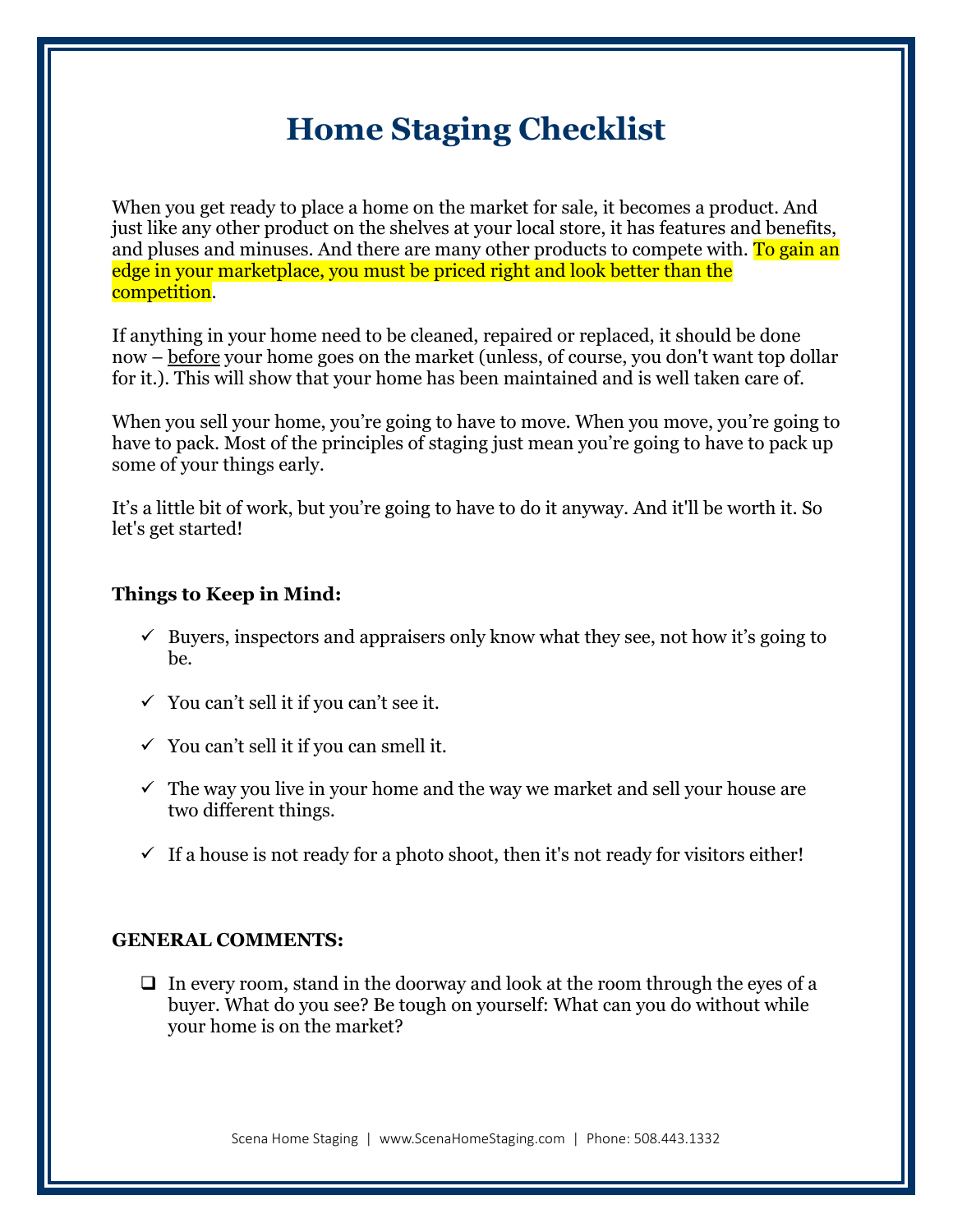- $\Box$  Clean all unnecessary objects from furniture throughout the house. Keep decorative objects on the furniture to groups of 1, 3, or 5 items. In general, a sparsely decorated home helps the buyer to mentally 'move in' with their own things.
- $\Box$  Rearrange or remove some of the furniture in your home, if necessary. Many times, homeowners have too much furniture in a room. When it comes to selling your home, thin out overcrowded rooms to make to rooms appear larger.
- $\Box$  Most carpets need to be either cleaned or replaced. Have them professionally cleaned before putting your home on the market or replaced if ratted or torn.
- $\Box$  While you're at it, regularly vacuum all carpet and hard wood floors.
- $\Box$  Clean all windows inside and out, ensuring they are functioning properly. If during the winter months, cleaning the inside of the windows should be sufficient.
- $\Box$  Check all light fixtures. Are they working properly? Replace all burned out light bulbs. Look for dark hallways and corners and increase the wattage of bulbs in those areas.
- $\Box$  Make sure there are lamps with adequate bulbs in dark corners and that they turned on for showings.
- $\Box$  Repair and repaint cracks and holes on all walls and in ceilings.
- $\Box$  Repair or replace broken light switches and switch plates. Clean any dirty areas around them.
- $\Box$  Scrub and clean tile and grout throughout your house.
- $\Box$  Keep all curtains and blinds open during the day to let in all light and views. The extra cost of heating or air conditioning is a necessary cost of selling.
- $\Box$  Pack up all valuables to protect them. If necessary, take them to a safe deposit box.
- $\Box$  Take a hard look at those beloved house plants. In most cases, they need to be pruned and/or the number of plants reduced to create more space. If plants don't look healthy and are barely clinging to life, give them or throw them away.
- Fireplaces need to be cleaned out. Glass doors should be cleaned. Mantels and hearths need to be cleared off except for a very few necessary items.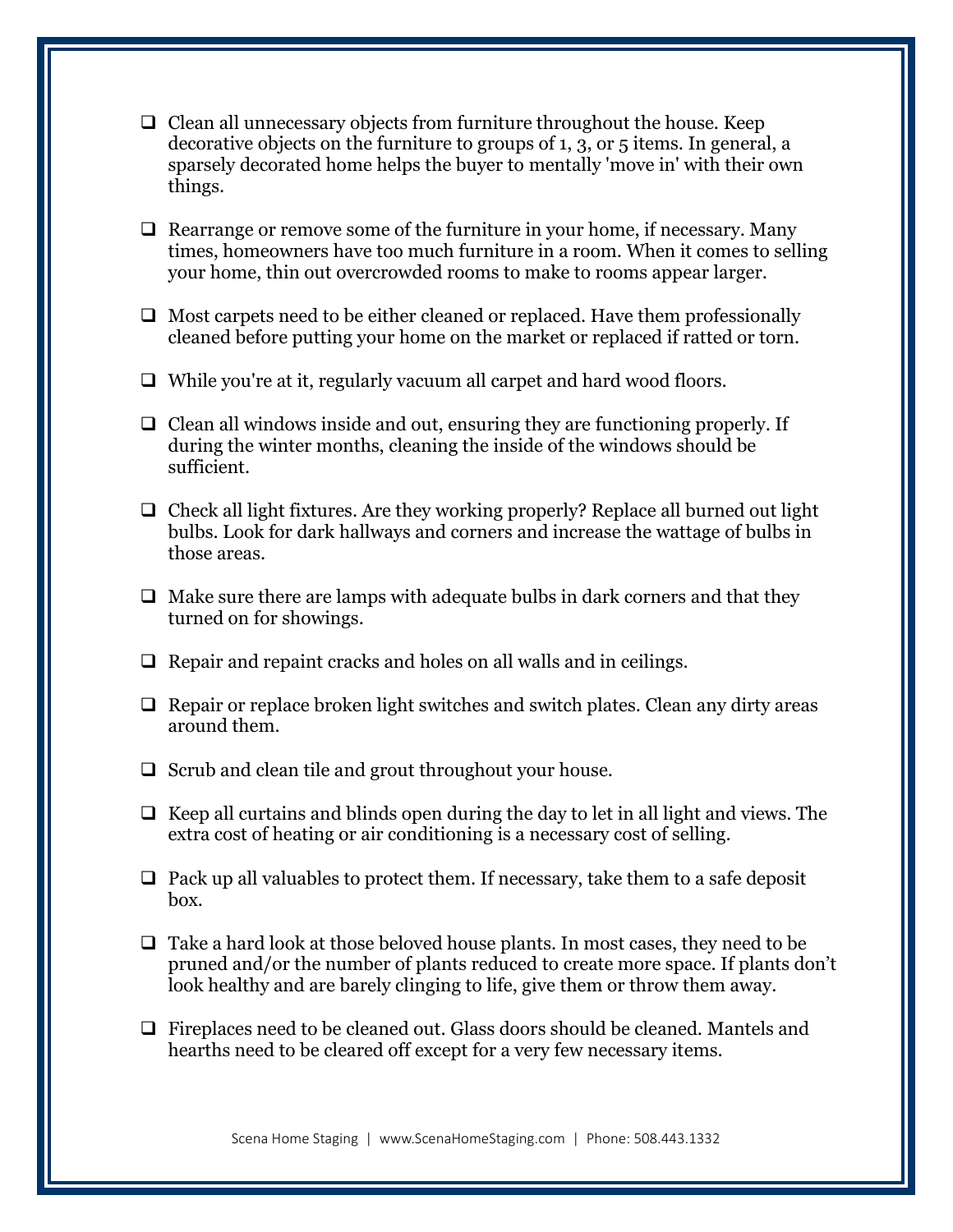- $\Box$  Pack up all collectibles (you need to pack them sooner or later anyway). They distract buyers from the desired focal point … your home.
- $\Box$  Pack up and put away all family photos especially of children and grandchildren – that are on shelves, pianos, shelves, tables and walls.
- $\Box$  Reduce the number of books on bookshelves. Pack up the books early!
- $\Box$  Reduce the number of wall hung photos and paintings in every room to one large piece on a wall or a small group of three. Make sure they are hung at eye level. Most people hang their pictures too high.
- $\Box$  Be sensitive to odors because buyers are! Also empty the garbage daily to reduce odors.
- $\Box$  Repair items that are broken. In most cases, buyers will ask for them to be repaired anyway, so do it now.
- $\Box$  In general, pack up the little things. Little things create clutter and they need to be packed up anyway, so pack them up now.

## **INSIDE:**

#### **Living Room, Family Room, Den, Sun Room:**

- $\Box$  Clear off all coffee tables and end tables. Keep decorative objects on the furniture restricted to groups of 1, 3, or 5 items.
- $\Box$  Remove all ashtrays.
- $\Box$  Move pet food bowls and toys out of sight.

# **Dining Room:**

- $\Box$  Clear off dining table except for one nice centerpiece.
- $\Box$  Remove extra leaves from tables to make the room look bigger.
- $\Box$  Remove extra chairs from table if they crowd the table or fill up corners of the room. Four or six chairs are enough.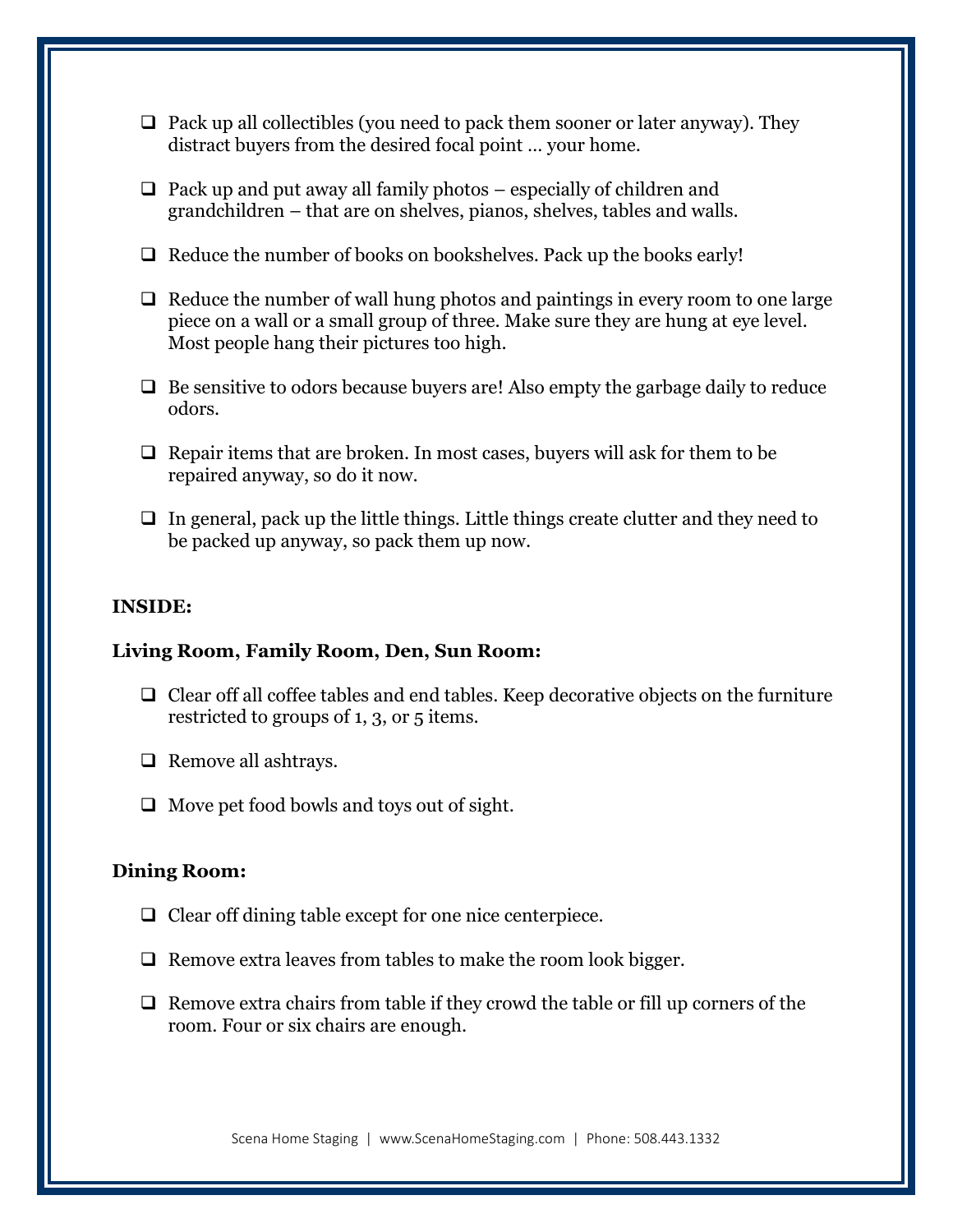# **Kitchen:**

- $\Box$  Clear all unnecessary objects from the kitchen countertops leaving only a very few items you use on a daily basis.
- $\Box$  Clear refrigerators of magnets, pictures, messages, etc.
- $\Box$  Clean tile grout with bleach if needed.
- $\Box$  Repair broken tile or loose corners on Formica counters.
- $\Box$  Clean the stove top and oven. Replace burner pans if they are badly stained. Clean all exhaust fans, filters and hoods.
- $\Box$  Keep the kitchen sink clean and empty on a daily basis.
- $\Box$  Keep all soaps, sponges and cleaning supplies out of sight under the sink.
- $\Box$  Empty the garbage regularly to reduce odors.
- $\Box$  Move cat and dog food dishes so they don't interfere with the buyer's walk around the room.

#### **Bedrooms:**

- $\Box$  Make sure the bedroom and closet doors open and close easily. Fix any creaking sounds.
- $\Box$  Make beds daily and replace bedding if needed.
- $\Box$  Invest in a new bedspread if necessary.
- $\Box$  Clear off bedside night stands, tables, dressers, etc. except for a very few necessary items.
- $\Box$  Pick up all clothes off the floor.
- $\Box$  Store extra books, magazines, or miscellaneous items underneath the bed.
- $\Box$  Keep closet doors closed. Arrange items in closet to make it look tidier. If you have a walk-in closet, keep the floor clean and free of laundry and clutter.
- $\Box$  Remove all posters tacked on walls and repair holes in walls.

Scena Home Staging | www.ScenaHomeStaging.com | Phone: 508.443.1332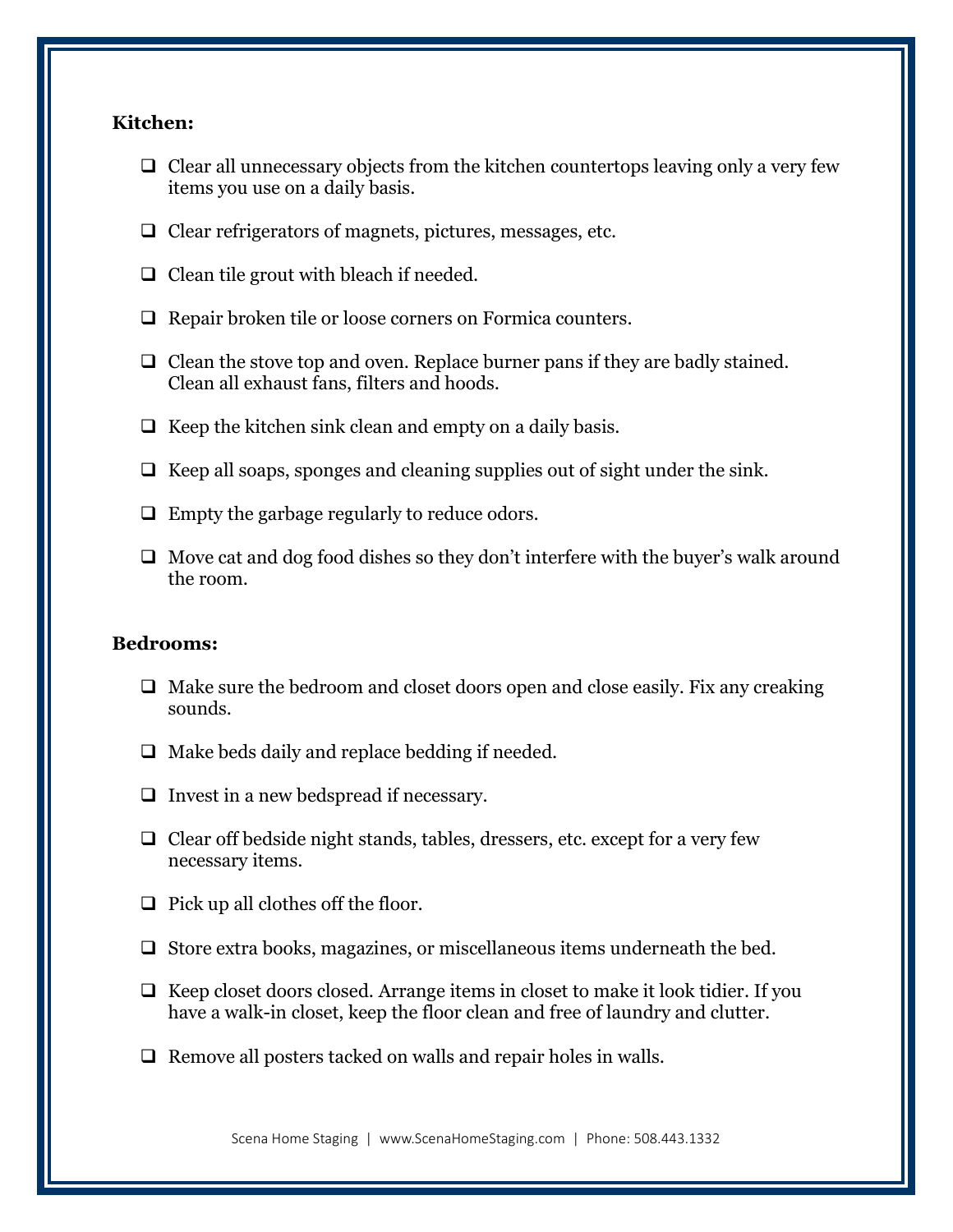## **Bathrooms:**

- $\Box$  Clear all items out of shower stalls and tubs except for necessities.
- $\Box$  Clear off and clean all surfaces. Put toiletries in drawers or cabinets and only keep a few necessary items out in baskets or in a tray.
- $\Box$  Leave out a bottle of hand soap or a clean bar of soap, along with a hand towel.
- $\Box$  Coordinate towels in one or two colors. Fold in thirds on towel racks daily. Purchase new towels if you need to.
- $\Box$  Clean tile grout with bleach if needed.
- $\Box$  Clean or replace the shower curtain.
- $\Box$  Repair any cracking or peeling areas and clean any moldy areas. Paint if necessary.
- $\Box$  Many tubs and showers need a fresh new bead of silicone caulking around the edges to make them look neat and clean.
- $\Box$  Take all cloth toilet lid covers off and keep toilet lids closed.
- $\Box$  Hide garbage cans and cleaning supplies out of sight.

# **All Closets:**

 $\Box$  Keep closet doors closed. Arrange items in closet to make it look tidier. Make sure you can open and close the doors freely without anything falling on potential buyers.

#### **Laundry Rooms:**

- $\Box$  Put soaps and supplies in cupboards.
- $\Box$  Keep counters and sink clean and empty.
- $\Box$  Make sure that light bulbs are working and have adequate wattage. Replace light bulbs with higher wattage bulbs to create more light if needed. Most laundry rooms are too dark.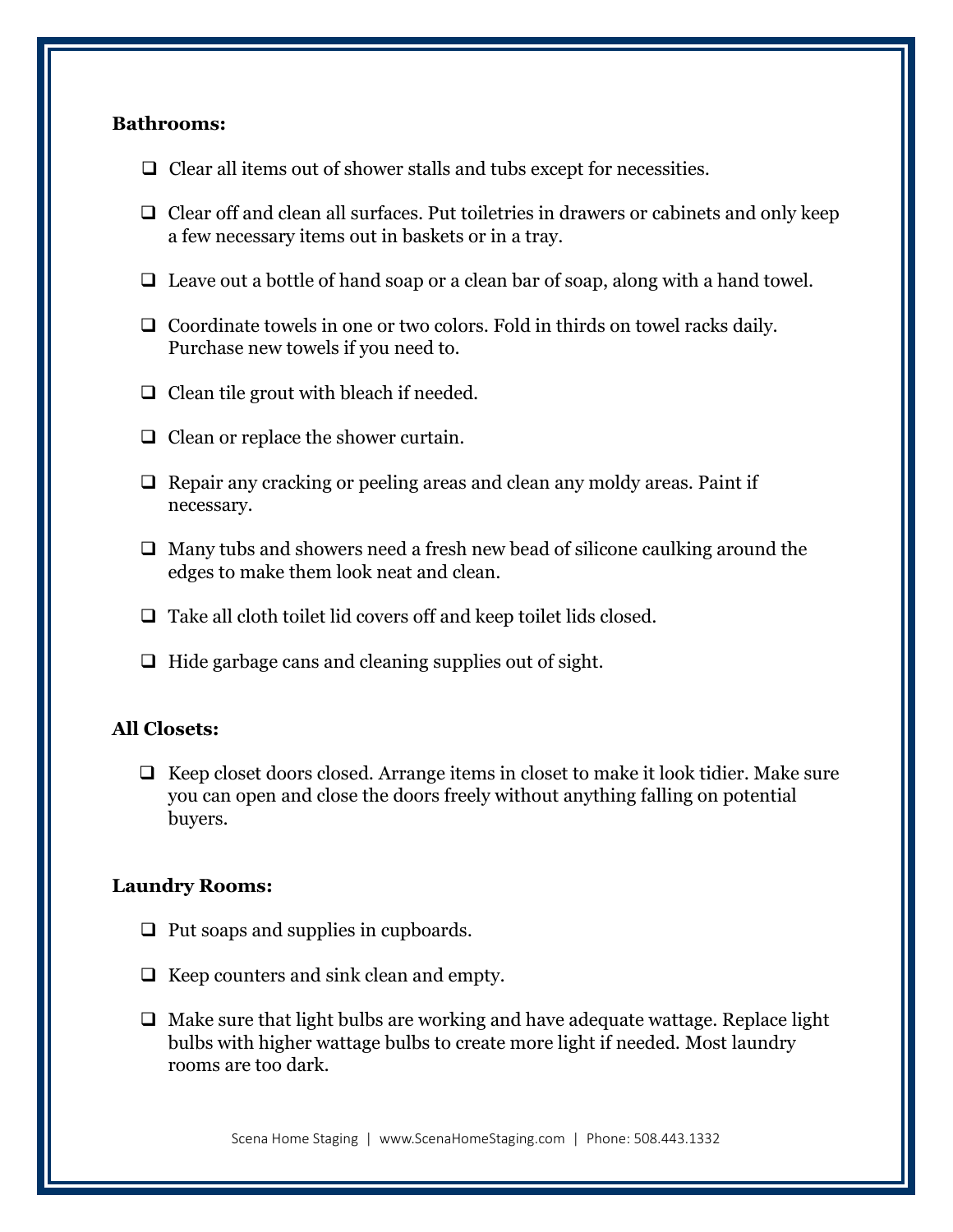#### **OUTSIDE OF YOUR HOME:**

The first impression when a buyer drives up to your home is critical. Walk across the street and look at it through a buyer's eyes. Be tough on yourself. What do you see?

#### **Trim and House Paint:**

- $\Box$  Take a hard look at the front door and trim. Give special attention to this because this is where buyers will get their first opportunity to make a close inspection of your home. Does the siding need to be power washed? Does the siding and/or trim need repainting or staining? Repainting the doors and trim to help make the house look crisp and in good condition is one of the least expensive things you can do to dress up a home.
- $\Box$  Spray down your siding with a mixture of water and soap to help clean off any residue.
- $\Box$  Check siding and replace any panels that are broken.
- $\Box$  If the exterior of your house is painted, check to see if it needs to be touched up or repainted.

#### **Front Door:**

 $\Box$  Stain or paint your front door. Fix any dings or dents.

#### **Decks, Porches and Patios:**

- $\Box$  Sweep all walkways and patios, porches or decks.
- $\Box$  Remove all moss and mildew.
- Decks should be pressure-washed and stained or painted if needed.
- $\Box$  Clear patios or decks of small items such as little plants, flower pots, charcoal, barbeques, toys, etc.
- $\Box$  If you have outdoor furniture, create one simple room setting of clean furniture so buyers see how they can use the space.